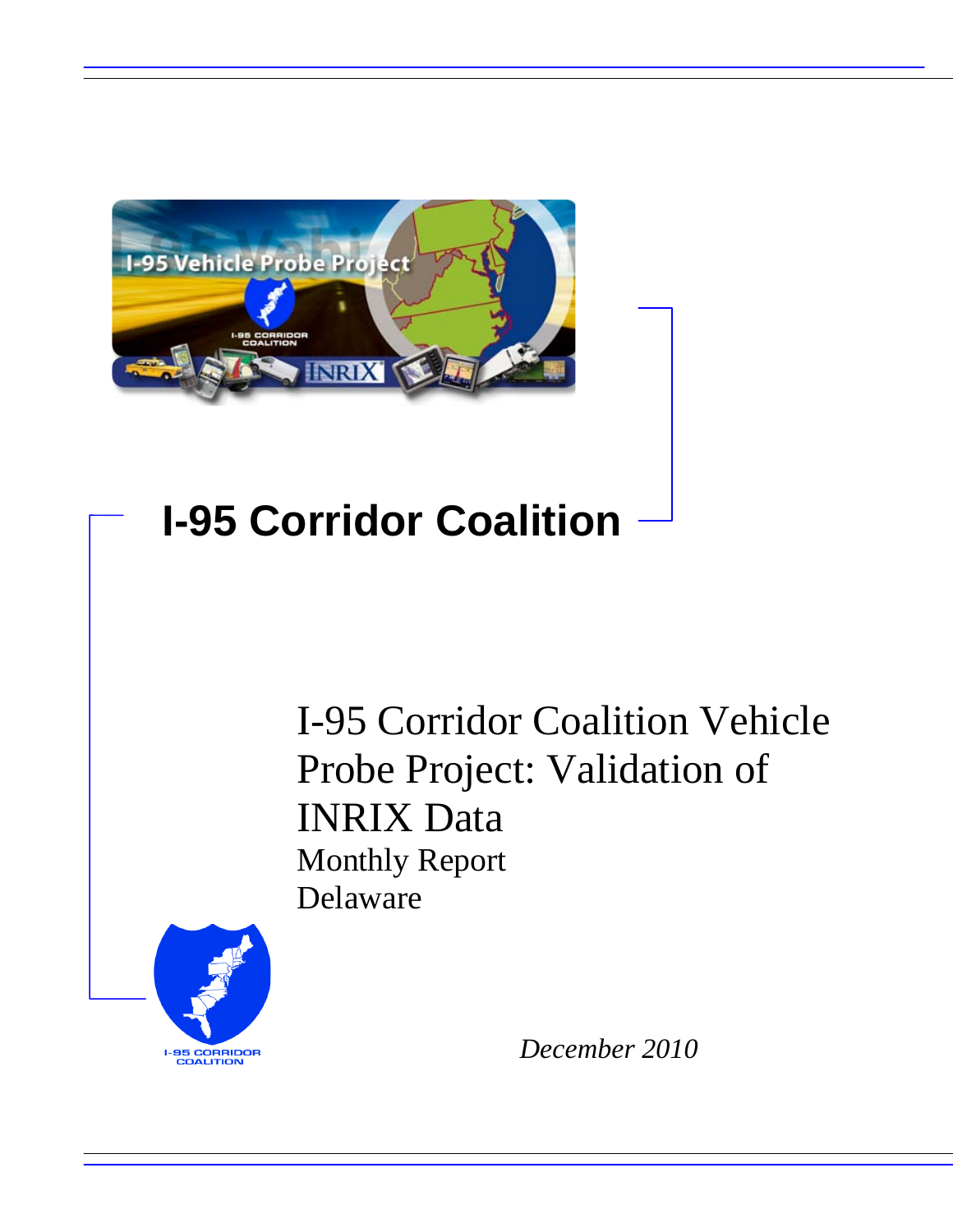# **I-95 CORRIDOR COALITION VEHICLE PROBE PROJECT: VALIDATION OF INRIX DATA DECEMBER 2010**

# *Monthly Report*

*Prepared for:*

I-95 Corridor Coalition

*Sponsored by:*

I-95 Corridor Coalition

*Prepared by:*

Ali Haghani, Masoud Hamedi, Kaveh Farokhi Sadabadi University of Maryland, College Park

*Acknowledgements:*

The research team would like to express its gratitude for the assistance it received from the state highway officials in Delaware, Maryland, New Jersey, North Carolina, Virginia, and Pennsylvania during the course of this study. Their effort was instrumental during the data collection phase of the project. This report would not have been completed without their help.

*December 2010*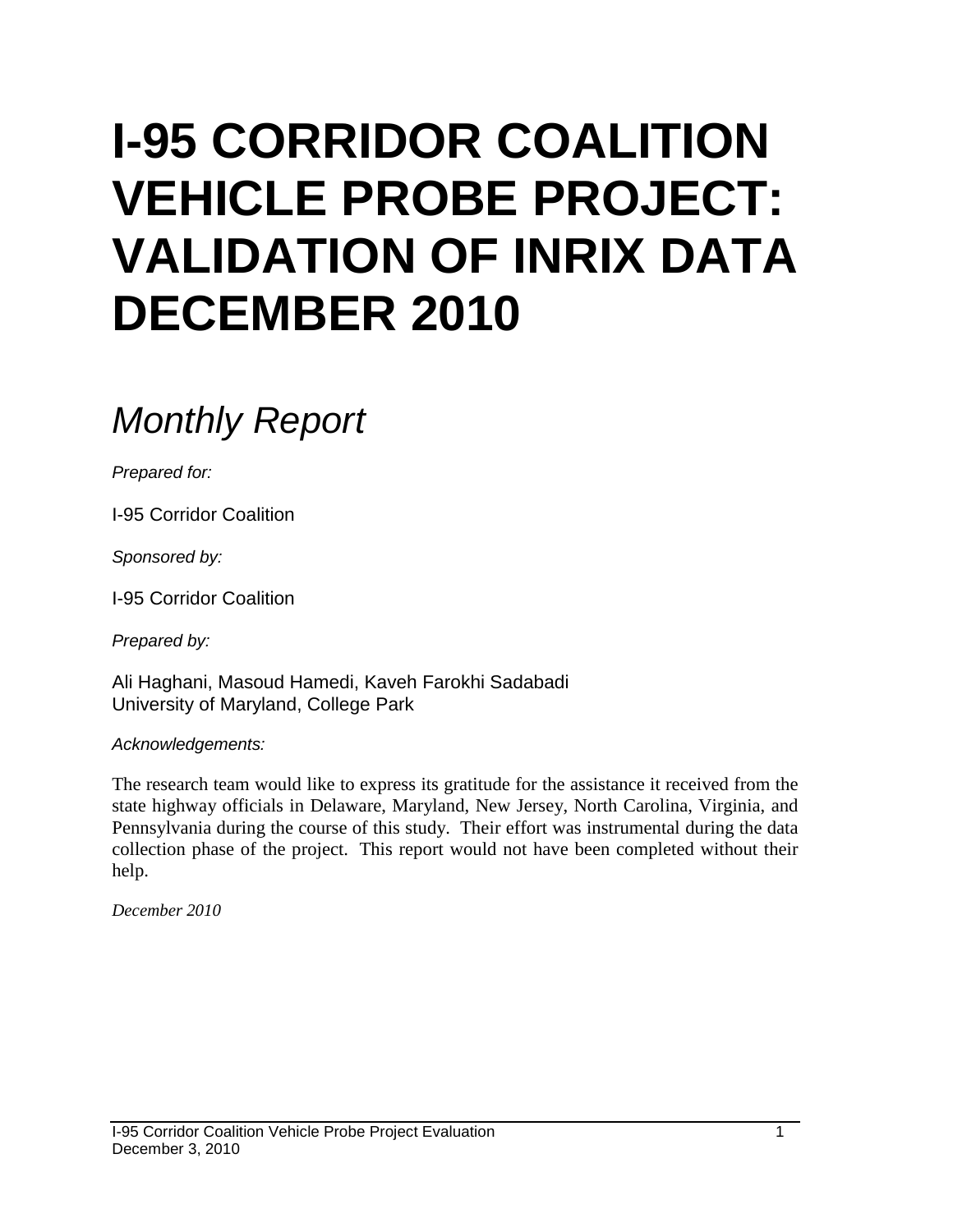# **Evaluation Results for the State of Delaware**

## *Executive Summary*

Travel time samples were collected along approximately 14 freeway miles and one mile of arterial from Wednesday, November 3, 2010 through Wednesday, November 17, 2010 in Delaware. Freeway segments studied were located along I-95, I-295, I-495 and DE-1 in New Castle County and the arterial data segment studied was located along US Route 13 between I-295 and DE 141 in New Castle County. Data collected was compared with travel time and speed data reported by INRIX as part of the I-95 Vehicle Probe Project. The freeway validation data below represents approximately 1520 hours of observations along nine freeway segments, totaling more than 14 miles.

ES Table 1, below summarizes the results of the comparison between the validation data and the INRIX data for freeway segments during this period. As shown, both the average absolute speed error and speed error bias were within specification for all speed bins. Even when errors are measured against the mean (rather than the SEM band), INRIX data quality meets contract quality standards for the average absolute speed error (AASE).

|                   | <b>Absolute Speed Error</b><br>( <sub>10</sub> mph)                                   |            | <b>Speed Error Bias</b><br>$(<5$ mph $)$ |            | Number of<br>5 Minute | Hours of<br>Data |
|-------------------|---------------------------------------------------------------------------------------|------------|------------------------------------------|------------|-----------------------|------------------|
|                   | Comparison                                                                            | Comparison | Comparison                               | Comparison | Samples               | Collection       |
| <b>Speed Bin</b>  | with SEM Band                                                                         | w ith Mean | with SEM Band                            | w ith Mean |                       |                  |
| 0-30 MPH          | 3.90                                                                                  | 5.30       | 3.00                                     | 3.70       | 455                   | 37.9             |
| 30-45 MPH         | 6.20                                                                                  | 8.30       | 4.30                                     | 5.70       | 524                   | 43.7             |
| 45-60 MPH         | 1.60                                                                                  | 3.40       | 0.60                                     | 1.40       | 5262                  | 438.5            |
| $>60$ MPH         | 2.00                                                                                  | 4.50       | $-1.80$                                  | $-3.70$    | 12014                 | 1001.2           |
| All Speeds        | 2.05                                                                                  | 4.31       | $-0.81$                                  | $-1.78$    | 18255                 | 1521.3           |
| miles of roadway. | Based upon data collected from November 3, 2010 through November 17, 2010 across 14.4 |            |                                          |            |                       |                  |

As part of the on-going validation process, vehicle probe data from each state is validated on a rotating basis. Since the inception of the validation process, data on roadways in Delaware was validated on five occasions: September 2008, February 2009, August 2009, April 2010 and November 2010. These five validations represent more than 4820 hours of observations along approximately 57 miles of freeway segments in Delaware. ES Table 2 provides a summary of the cumulative validation effort. As shown, the absolute average speed error and speed error bias are within specification for all speed bins even when errors are measured against the mean.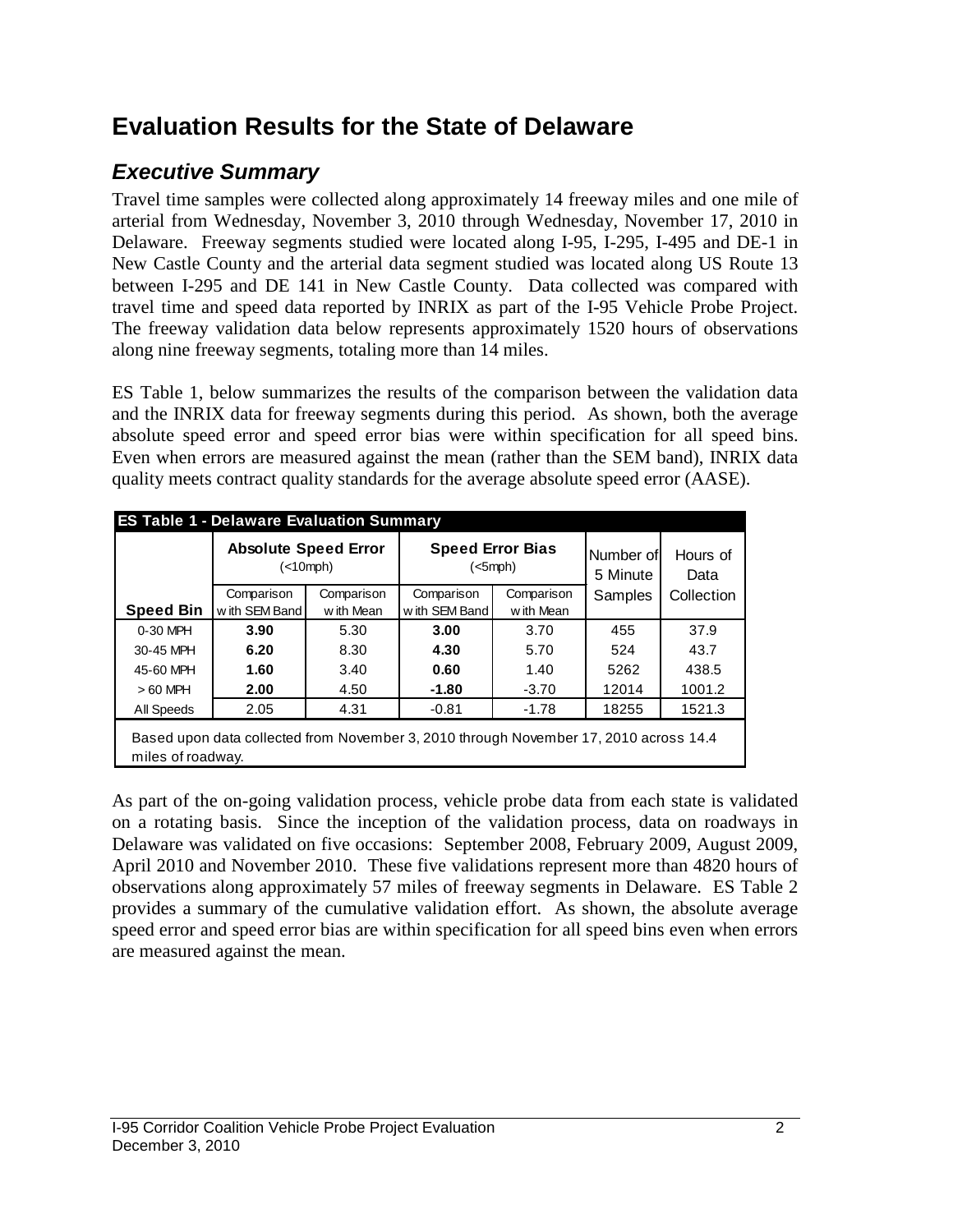| <b>Absolute Speed Error</b> |            |                          | <b>Speed Error Bias</b> |             |               |
|-----------------------------|------------|--------------------------|-------------------------|-------------|---------------|
|                             |            |                          |                         | Number of 5 |               |
| Comparison<br>Comparison    |            | Comparison<br>Comparison |                         | Minute      | Hours of Data |
| with SEM Band               | w ith Mean | with SEM Band            | w ith Mean              | Samples     | Collection    |
| 5.33                        | 6.99       | 3.49                     | 4.31                    | 1366        | 113.8         |
| 4.91                        | 7.38       | 2.16                     | 3.47                    | 2215        | 184.6         |
| 1.87                        | 4.01       | $-0.26$                  | $-0.26$                 | 17014       | 1417.8        |
| 2.41                        | 5.01       | $-2.23$                  | $-4.31$                 | 37263       | 3105.3        |
| 2.41                        | 4.85       | $-1.35$                  | $-2.62$                 | 57858       | 4821.5        |
|                             |            |                          |                         |             |               |

Travel time samples collected along US Route 13 were compared with travel time and speed data reported by INRIX as part of this project. The arterial data is included for informational purposes noting that INRIX has volunteered arterial data at no cost to the Coalition for the first three years, and that the method to evaluate quality on arterial roadways has not been fully evaluated. The Coalition is currently in the process of developing appropriate quality metrics and validation methods.

### *Data Collection*

Bluetooth sensor deployments in Delaware started on Wednesday, November 3, 2010. The actual deployments in Delaware were performed with the assistance of Delaware Department of Transportation (DelDOT) personnel. Sensors remained in the same position until they were retrieved two weeks later on Wednesday, November 17, 2010. This round of data collections in Delaware was designed to cover segments of the highways along which both recurrent and non-recurrent congestions could be expected during both peak and off-peak periods.

Figure 1 presents snapshots of the roadway segments over which Bluetooth sensors were deployed in Delaware. In this figure, red segments represent freeway segments while the blue color indicates the arterial segment selected for analysis in this round of validation.

Table 1 presents a list of specific TMC segments that were selected as the validation sample in Delaware. These segments cover a total length of more than 14 freeway miles and a one mile long arterial segment. In total, this document reports the results of validation performed on nine freeway segments. The coordinates of the locations at which the Bluetooth sensors were deployed throughout the state of Delaware are highlighted in Table 2. It should be noted that the configuration of consecutive TMC segments is such that the endpoint of one TMC segment and the start point of the next TMC segment are overlapping, so one Bluetooth sensor in that location is covering both TMC segments.

Finally, Table 3 summarizes the segment definitions used in the validation process while also presenting the distances that have been used in the estimation of Bluetooth speeds based on travel times.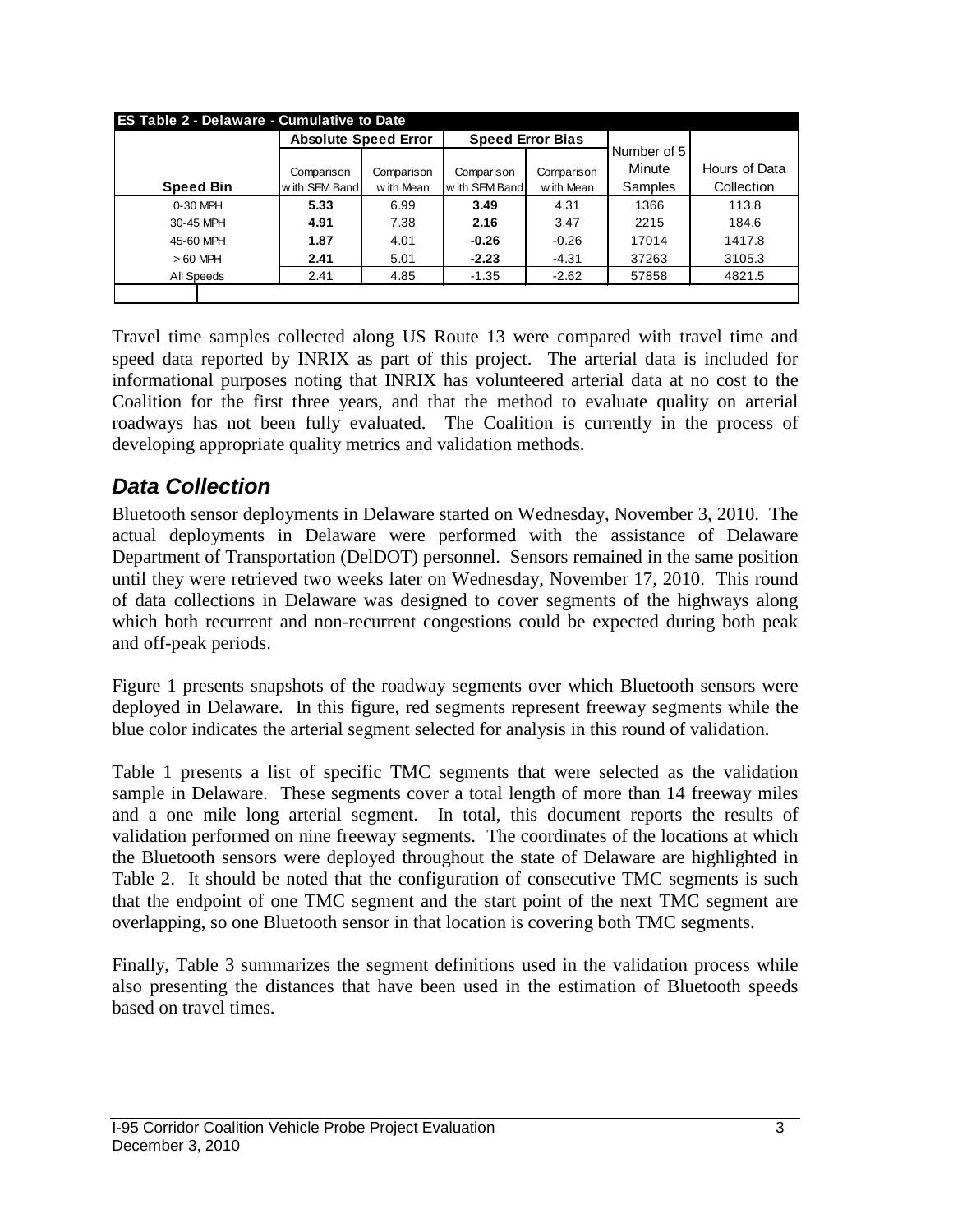#### *Analysis of Results*

Table 4 summarizes the data quality measures obtained as a result of comparison between Bluetooth and all reported INRIX speeds. In all speed bins, INRIX data meets the data quality measures set forth in the contract when errors are measured as a distance from the 1.96 times the standard error band.

Table 5 shows the percentage of the time intervals that fall within 5 mph of the SEM band and the mean for each speed bin for all TMC segments in Delaware. Tables 6 and 7 present detailed data for individual TMC segments in Delaware in similar format as Tables 4 and 5, respectively. Note that for some segments and in some speed bins the comparison results may not be reliable due to small number of observations.

Figures 2 and 3 show the overall speed error biases for different speed bins and the average absolute speed errors for all validation segments in Delaware, respectively. These figures correspond to Table 4.

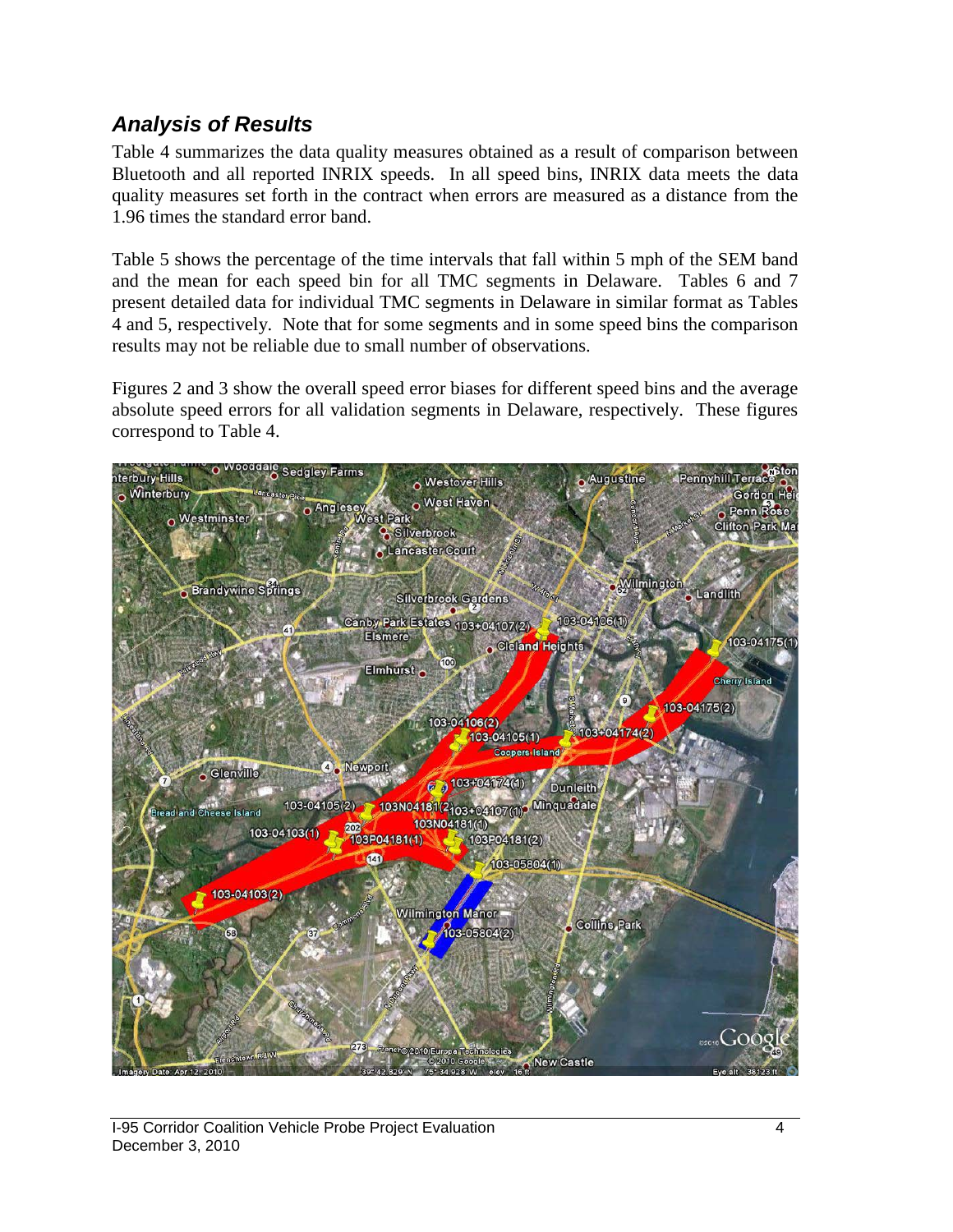

**Figure 1 TMC segments selected for validation in Delaware**

**Figure 1 (Cont'd) TMC segments selected for validation in Delaware**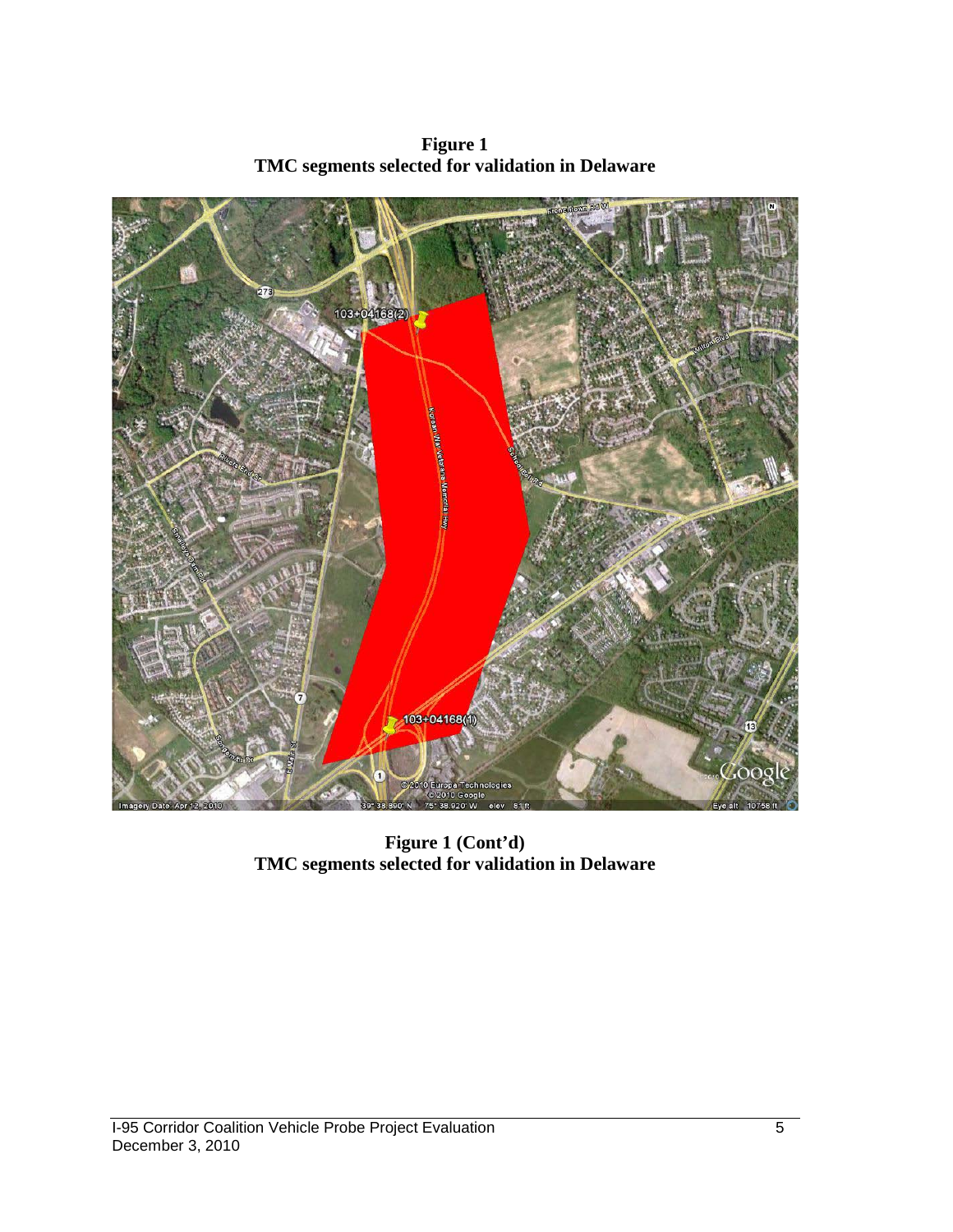|                  |               |                |                                     |                                     |                   |                   | <b>LENGTH</b> |
|------------------|---------------|----------------|-------------------------------------|-------------------------------------|-------------------|-------------------|---------------|
| TYPE             | TMC           | <b>HIGHWAY</b> | <b>STARTING AT</b>                  | <b>ENDING AT</b>                    | <b>COUNTY</b>     | <b>DIRECTION</b>  | (mile)        |
| Freewav          | 103P04181     | $I-295$        | EXIT <sub>5</sub> A                 | $I-95$                              | <b>NEW CASTLE</b> | <b>NORTHBOUND</b> | 1.5           |
| Freeway          | 103-04106     | $I-95$         | DE-4/MARYLAND AVE/6TH<br>AVE/EXIT 6 | I-495/I-295/EXIT 5                  | <b>NEW CASTLE</b> | <b>SOUTHBOUND</b> | 1.7           |
| <b>Freeway</b>   | 103N04181     | $I-295$        | $I-95$                              | $I-95$                              | <b>NEW CASTLE</b> | <b>SOUTHBOUND</b> | 1.3           |
| Freeway          | 103-04103     | $I-95$         | EXIT 5A                             | DE-58/EXIT 4                        | <b>NEW CASTLE</b> | <b>SOUTHBOUND</b> | 1.8           |
| Freeway          | 103-04105     | $I-95$         | I-495/I-295/EXIT 5                  | I-295/US-202/DE-141/EXIT 5          | <b>NEW CASTLE</b> | <b>SOUTHBOUND</b> | 1.4           |
| Freeway          | $103 + 04107$ | $I-95$         | I-495/I-295/EXIT 5                  | DE-4/MARYLAND AVE/6TH<br>AVE/EXIT 6 | <b>NEW CASTLE</b> | <b>NORTHBOUND</b> | 2.5           |
| Freeway          | $103+04174$   | $I-495$        | $I-295/I-95$                        | US-13/N DUPONT HWY/EXIT 1           | <b>NEW CASTLE</b> | <b>NORTHBOUND</b> | 1.8           |
| Freeway          | 103-04175     | $I-495$        | 12TH ST/EXIT 3                      | <b>TERMINAL AVE/EXIT 2</b>          | <b>NEW CASTLE</b> | <b>SOUTHBOUND</b> | 1.1           |
| Freeway          | $103 + 04168$ | $DE-1$         | <b>US-40/EXIT 160</b>               | DE-273/EXIT 162                     | <b>NEW CASTLE</b> | <b>NORTHBOUND</b> | 1.4           |
| <b>Sub-Total</b> |               |                |                                     |                                     |                   |                   | 14.4          |
| Arterial         | 103-05804     | $US-13$        | $I-295$                             | DE-141/W BASIN RD                   | <b>NEW CASTLE</b> | <b>SOUTHBOUND</b> | 1.0           |
| Sub-Total        |               |                |                                     |                                     |                   |                   | 1.0           |
| <b>TOTAL</b>     |               |                |                                     |                                     |                   |                   | 15.4          |

**Table 1 Traffic Message Channel segments picked for validation in Delaware**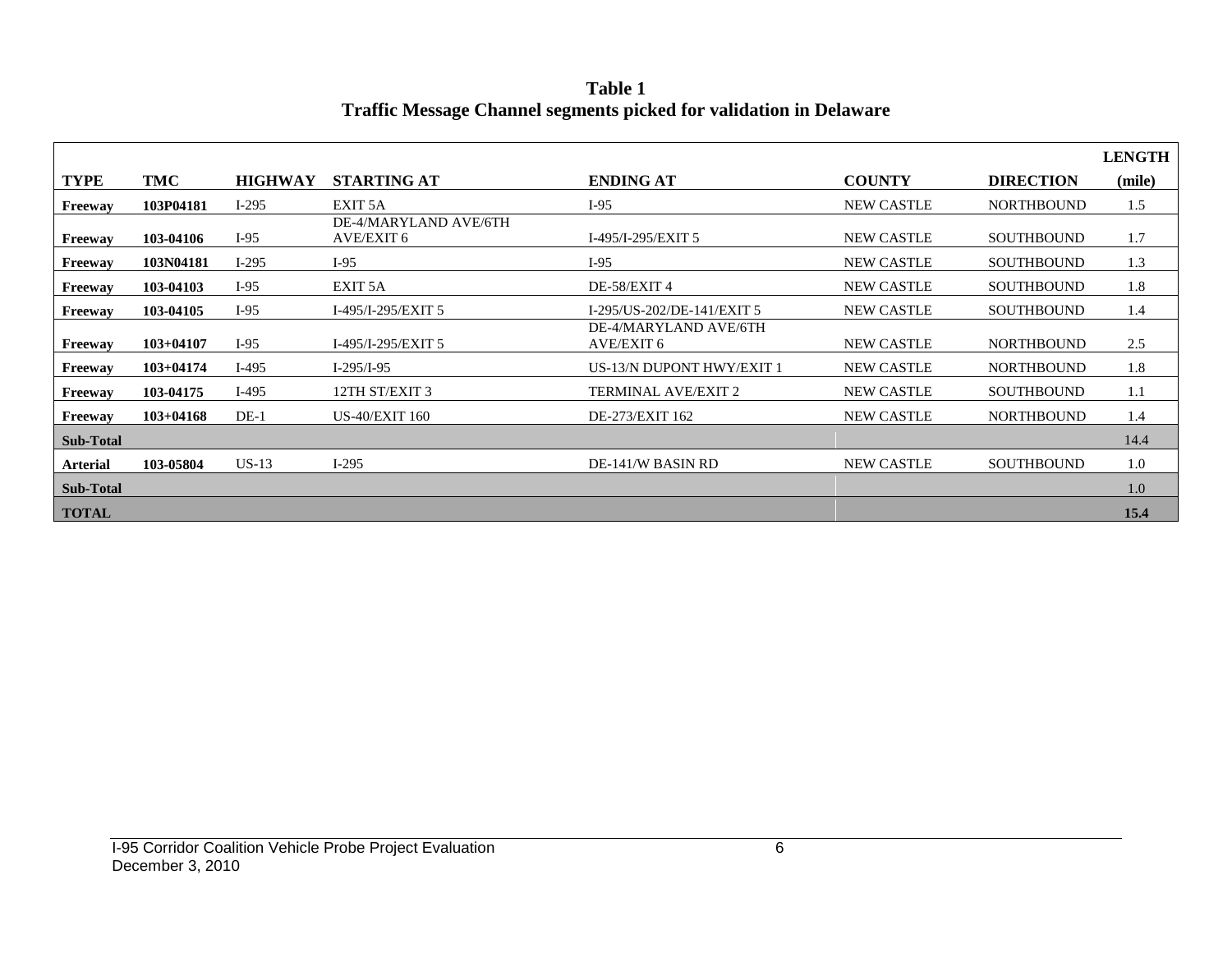**Table 2 TMC segment lengths and distances between sensor deployment locations in the state of Delaware**

| <b>SEGMENT</b>  |               |           |              | <b>STANDARD TMC</b> |                |        |           |                | <b>Sensor Actual Location</b> |              |        | <b>ERROR IN</b>                 |
|-----------------|---------------|-----------|--------------|---------------------|----------------|--------|-----------|----------------|-------------------------------|--------------|--------|---------------------------------|
| <b>TYPE</b>     | TMC           |           | Endpoint (1) |                     | Endpoint $(2)$ | Length |           | Endpoint $(1)$ |                               | Endpoint (2) | Length | <b>SEGMENT</b><br><b>LENGTH</b> |
|                 |               | Lat       | Long         | Lat                 | Long           | (mile) | Lat       | Long           | Lat                           | Long         | (mile) | $(\%)$                          |
| Freeway         | 103P04181     | 39.698225 | $-75.610400$ | 39.698202           | -75.583275     | 1.5    | 39.698318 | -75.609612     | 39.697495                     | -75.582535   | 1.57   | 2.1%                            |
| Freeway         | 103-04106     | 39.736472 | $-75.563122$ | 39.717357           | -75.581666     | 1.7    | 39.735626 | -75.563858     | 39.717903                     | -75.581223   | 1.56   | $-6.5\%$                        |
| Freeway         | 103N04181     | 39.699608 | -75.584586   | 39.703968           | -75.603690     | 1.3    | 39.699745 | -75.584496     | 39.704567                     | -75.603294   | 1.27   | $-3.2%$                         |
| Freeway         | 103-04103     | 39.699375 | $-75.611638$ | 39.688650           | $-75.641743$   | 1.8    | 39.700115 | -75.610184     | 39.689117                     | -75.640883   | 1.81   | 2.3%                            |
| Freeway         | 103-04105     | 39.716168 | $-75.583136$ | 39.704166           | $-75.603425$   | 1.4    | 39.717903 | -75.581223     | 39.704567                     | -75.603294   | 1.50   | 10.2%                           |
| Freeway         | $103 + 04107$ | 39.706171 | -75.587758   | 39.735580           | -75.563602     | 2.5    | 39.707287 | -75.587692     | 39.737068                     | -75.562622   | 2.50   | 1.6%                            |
| Freeway         | $103 + 04174$ | 39.708144 | -75.587429   | 39.716907           | -75.558203     | 1.8    | 39.707283 | -75.587585     | 39.716869                     | -75.559425   | 1.80   | $-0.3%$                         |
| Freeway         | 103-04175     | 39.732740 | $-75.524405$ | 39.721286           | -75.538924     | 1.1    | 39.733093 | -75.524246     | 39.721184                     | -75.539398   | 1.15   | 4.1%                            |
| Freeway         | $103 + 04168$ | 39.636657 | $-75.653156$ | 39.656538           | $-75.651225$   | 1.4    | 39.637856 | $-75.65287$    | 39.656803                     | -75.651215   | 1.35   | $-4.4\%$                        |
| <b>SUBTOTAL</b> |               |           |              |                     |                | 14.4   |           |                |                               |              | 14.51  | 0.5%                            |
| <b>Arterial</b> | 103-05804     | 39.693905 | $-75.578401$ | 39.681887           | -75.589200     | 1.0    | 39.693893 | -75.578621     | 39.681503                     | -75.59008    | 1.06   | 5.0%                            |
| <b>SUBTOTAL</b> |               |           |              |                     |                | 1.0    |           |                |                               |              | 1.06   | $5.0\%$                         |
| <b>TOTAL</b>    |               |           |              |                     |                | 15.4   |           |                |                               |              | 15.57  | 0.8%                            |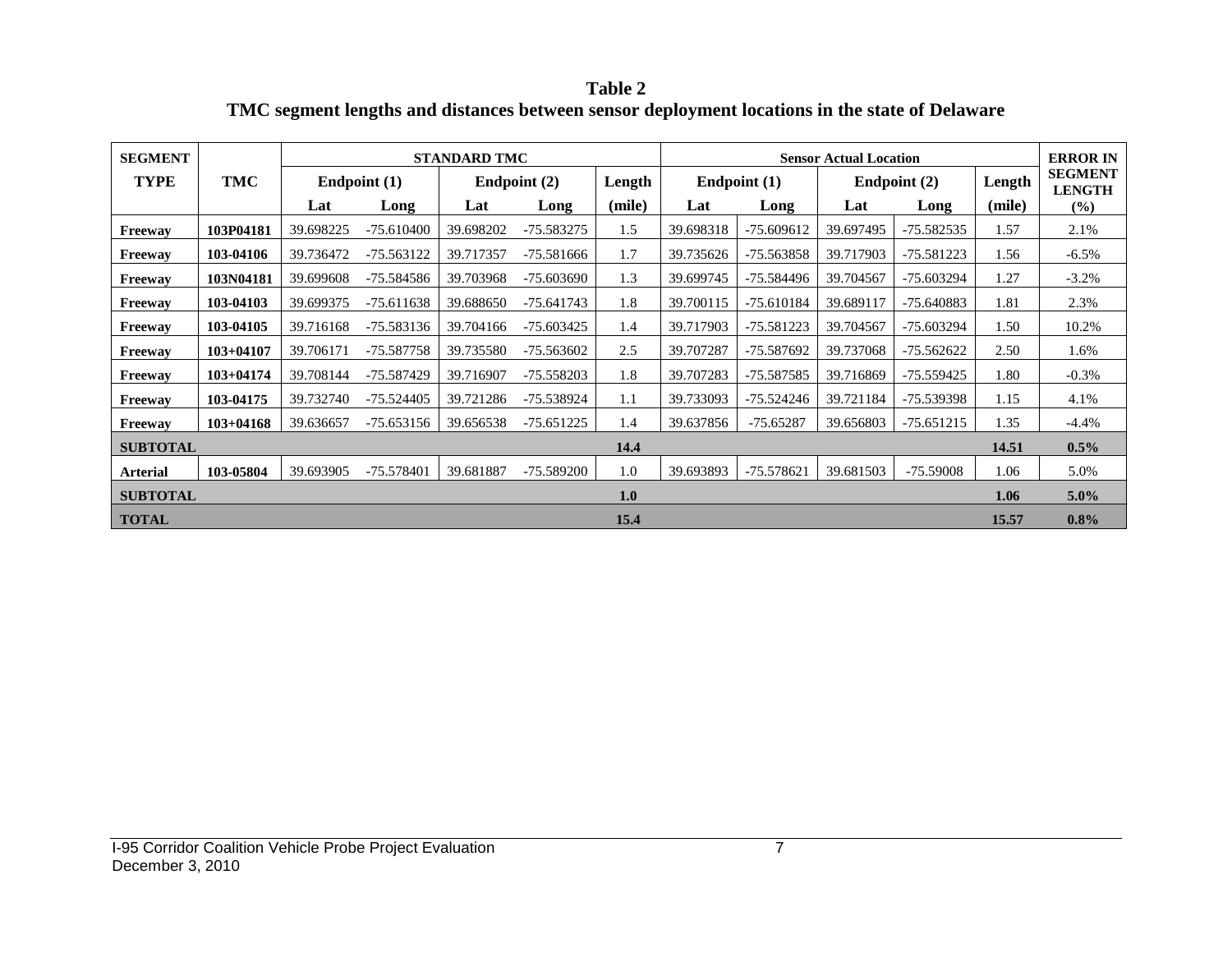**Table 3 Path segments identified for validation in Delaware**

| <b>Type</b>     |                              | <b>STANDARD</b><br><b>SEGMENTS</b><br><b>INCLUDED</b> |                                     |                                            |                 | <b>LENGTH (MILE)</b> |                     |
|-----------------|------------------------------|-------------------------------------------------------|-------------------------------------|--------------------------------------------|-----------------|----------------------|---------------------|
|                 | <b>Validation</b><br>Segment | TMC(1)                                                | <b>STARTING AT</b>                  | <b>ENDING AT</b>                           | <b>Standard</b> | <b>Deployment</b>    | <b>Error</b><br>(%) |
| Freeway         | 103P04181                    | 103P04181                                             | EXIT <sub>5</sub> A                 | $I-95$                                     | 1.5             | 1.57                 | 2.12%               |
| Freeway         | 103-04106                    | 103-04106                                             | DE-4/MARYLAND AVE/6TH<br>AVE/EXIT 6 | I-495/I-295/EXIT 5                         | 1.7             | 1.56                 | $-6.47\%$           |
| <b>Freeway</b>  | 103N04181                    | 103N04181                                             | $I-95$                              | $I-95$                                     | 1.3             | 1.27                 | $-3.16%$            |
| <b>Freeway</b>  | 103-04103                    | 103-04103                                             | EXIT <sub>5</sub> A                 | DE-58/EXIT 4                               | 1.8             | 1.81                 | 2.29%               |
| <b>Freeway</b>  | 103-04105                    | 103-04105                                             | I-495/I-295/EXIT 5                  | I-295/US-202/DE-141/EXIT 5                 | 1.4             | 1.50                 | 10.20%              |
| Freeway         | $103+04107$                  | $103 + 04107$                                         | I-495/I-295/EXIT 5                  | DE-4/MARYLAND AVE/6TH<br><b>AVE/EXIT 6</b> | 2.5             | 2.50                 | 1.56%               |
| <b>Freeway</b>  | $103+04174$                  | $103 + 04174$                                         | $I-295/I-95$                        | US-13/N DUPONT HWY/EXIT 1                  | 1.8             | 1.80                 | $-0.33%$            |
| <b>Freeway</b>  | 103-04175                    | 103-04175                                             | 12TH ST/EXIT 3                      | <b>TERMINAL AVE/EXIT 2</b>                 | 1.1             | 1.15                 | 4.07%               |
| Freeway         | $103+04168$                  | $103 + 04168$                                         | <b>US-40/EXIT 160</b>               | DE-273/EXIT 162                            | 1.4             | 1.35                 | $-4.44\%$           |
| <b>Arterial</b> | 103-05804                    | 103-05804                                             | $I-295$                             | DE-141/W BASIN RD                          | 1.0             | 1.06                 | 5.04%               |
| <b>TOTAL</b>    |                              |                                                       |                                     |                                            | 15.4            | 15.57                | 0.83%               |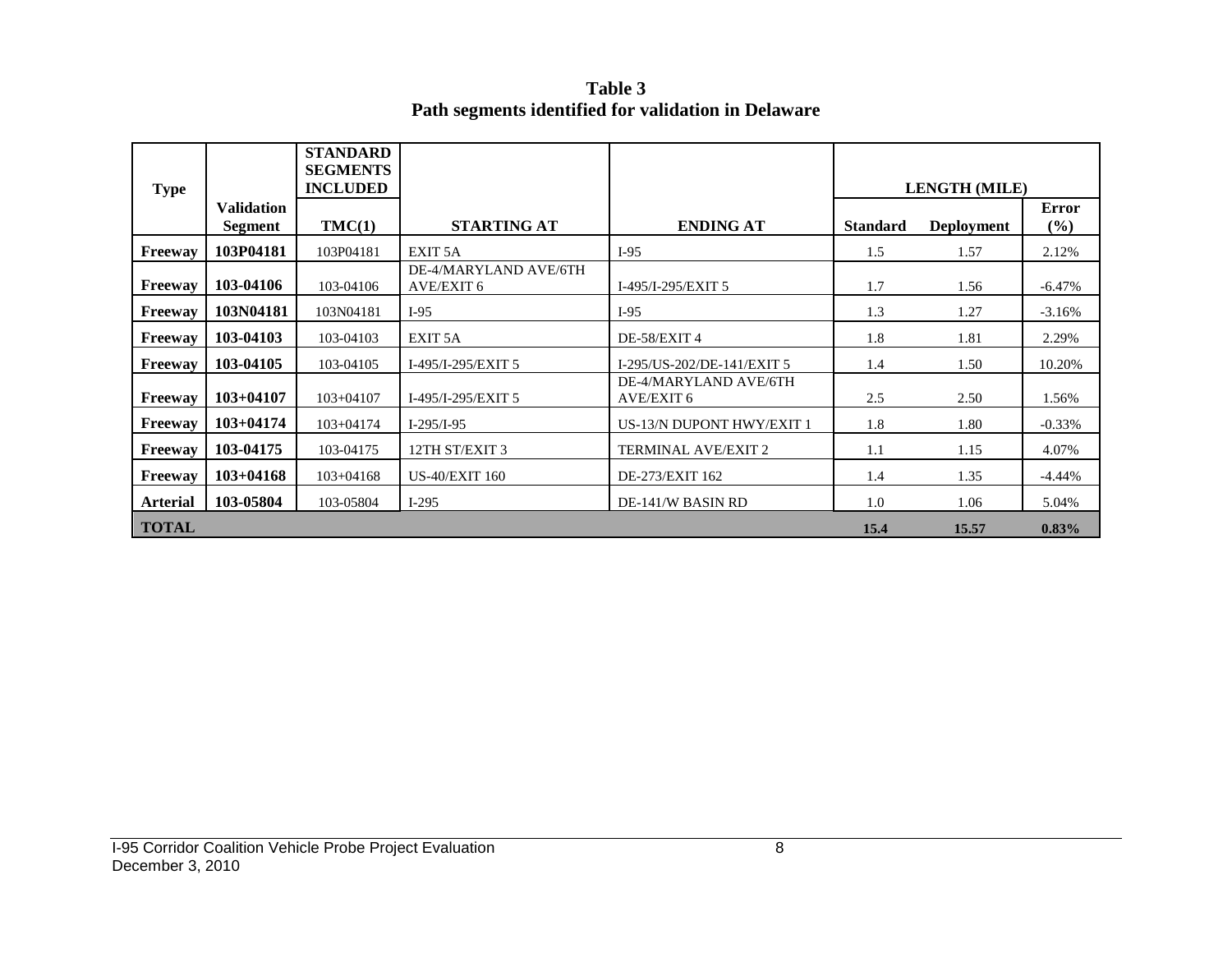#### **Table 4 Data quality measures for freeway segments greater than one mile in Delaware**

|                            |                                             | <b>Data Quality Measures for</b>                           |                                             |                                                            |                |
|----------------------------|---------------------------------------------|------------------------------------------------------------|---------------------------------------------|------------------------------------------------------------|----------------|
|                            |                                             | 1.96 SE Band                                               | <b>Mean</b>                                 |                                                            |                |
| <b>SPEED</b><br><b>BIN</b> | <b>Speed</b><br><b>Error</b><br><b>Bias</b> | Average<br><b>Absolute</b><br><b>Speed</b><br><b>Error</b> | <b>Speed</b><br><b>Error</b><br><b>Bias</b> | Average<br><b>Absolute</b><br><b>Speed</b><br><b>Error</b> | No. of<br>Obs. |
| $0 - 30$                   | 3.0                                         | 3.9                                                        | 3.7                                         | 5.3                                                        | 455            |
| $30 - 45$                  | 4.3                                         | 6.2                                                        | 5.7                                         | 8.3                                                        | 524            |
| $45 - 60$                  | 0.6                                         | 1.6                                                        | 1.4                                         | 3.4                                                        | 5262           |
| $60+$                      | $-1.8$                                      | 2.0                                                        | $-3.7$                                      | 4.5                                                        | 12014          |

#### **Table 5**

#### **Percent observations meeting data quality criteria for freeway segments greater than one mile in Delaware**

|                            |                                                    |                                                         | <b>Data Quality Measures for</b>          |                                              |                |  |
|----------------------------|----------------------------------------------------|---------------------------------------------------------|-------------------------------------------|----------------------------------------------|----------------|--|
|                            |                                                    | 1.96 SE Band                                            | Mean                                      |                                              |                |  |
| <b>SPEED</b><br><b>BIN</b> | <b>Percentage</b><br>falling<br>inside the<br>band | Percentage<br>falling<br>within 5<br>mph of the<br>band | <b>Percentage</b><br>equal to the<br>mean | Percentage<br>within 5<br>mph of the<br>mean | No. of<br>Obs. |  |
| $0 - 30$                   | 27%                                                | 77%                                                     | 0%                                        | 67%                                          | 455            |  |
| $30 - 45$                  | 11%                                                | 48%                                                     | $0\%$                                     | 31%                                          | 524            |  |
| $45 - 60$                  | 47%<br>91%                                         |                                                         | $0\%$                                     | 76%                                          | 5262           |  |
| $60+$                      | 43%                                                | 85%                                                     | 0%                                        | 63%                                          | 12014          |  |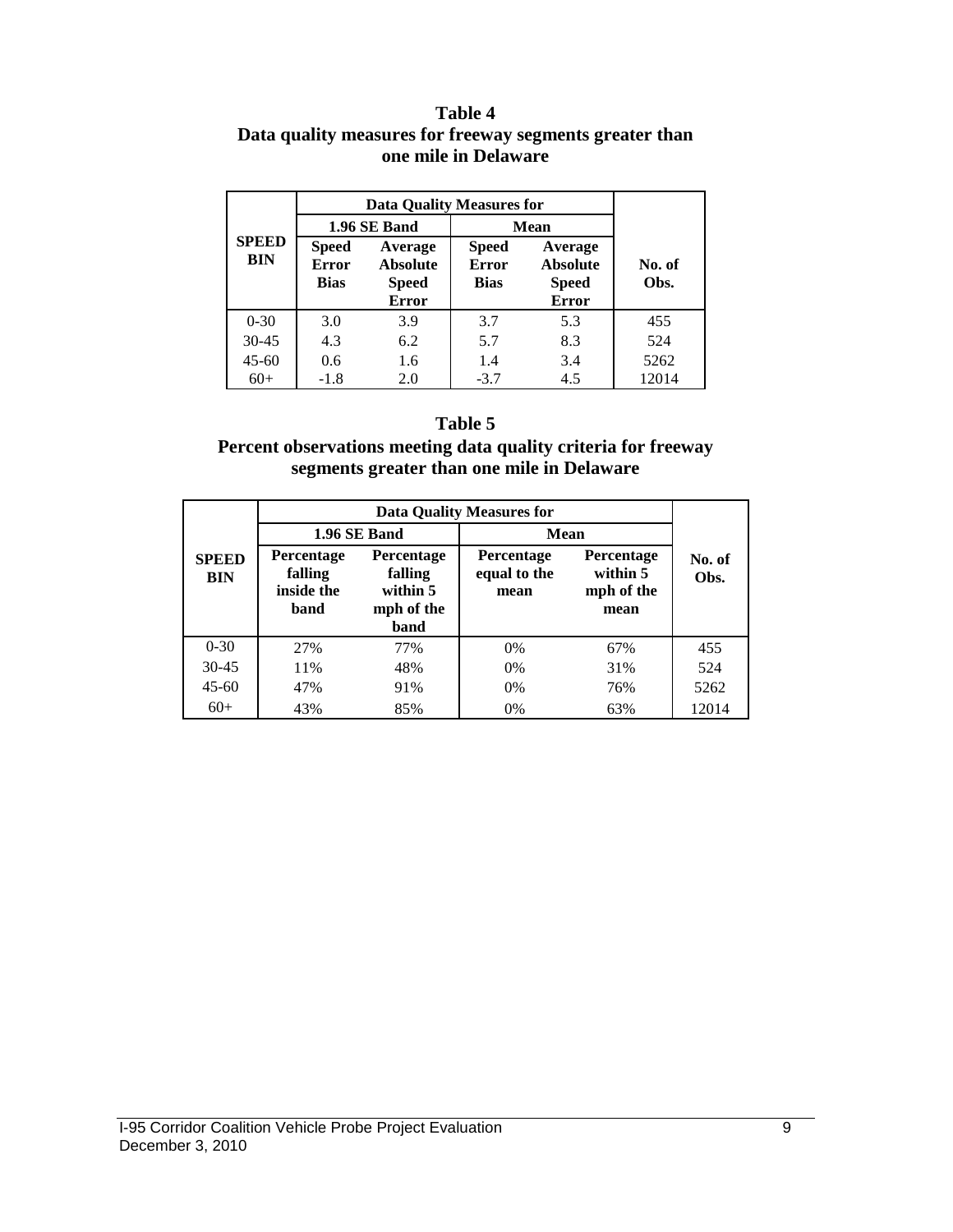|               |                      |                              |                            |                                             | <b>Data Quality Measures for</b>                           |                                             |                                                            |             |
|---------------|----------------------|------------------------------|----------------------------|---------------------------------------------|------------------------------------------------------------|---------------------------------------------|------------------------------------------------------------|-------------|
|               | <b>Standard</b>      |                              |                            |                                             | 1.96 SE Band                                               |                                             | Mean                                                       |             |
| <b>TMC</b>    | <b>TMC</b><br>length | <b>Bluetooth</b><br>distance | <b>SPEED</b><br><b>BIN</b> | <b>Speed</b><br><b>Error</b><br><b>Bias</b> | Average<br><b>Absolute</b><br><b>Speed</b><br><b>Error</b> | <b>Speed</b><br><b>Error</b><br><b>Bias</b> | Average<br><b>Absolute</b><br><b>Speed</b><br><b>Error</b> | No. of Obs. |
|               |                      |                              | $0 - 30$                   | 4.3                                         | 5.0                                                        | 4.9                                         | 6.2                                                        | $26*$       |
|               |                      |                              | 30-45                      | 5.7                                         | 6.2                                                        | 6.9                                         | 8.1                                                        | 49          |
| $103 + 04107$ | 2.46                 | 2.50                         | $45 - 60$                  | 0.8                                         | 0.9                                                        | 2.0                                         | 2.7                                                        | 418         |
|               |                      |                              | $60+$                      | $-0.6$                                      | 0.9                                                        | $-1.8$                                      | 2.8                                                        | 895         |
|               |                      |                              | $0 - 30$                   |                                             |                                                            |                                             |                                                            |             |
|               |                      |                              | $30 - 45$                  |                                             |                                                            |                                             |                                                            |             |
| 103+04174     | 1.81                 | 1.80                         | $45 - 60$                  | 1.0                                         | 1.0                                                        | 3.5                                         | 3.5                                                        | $20*$       |
|               |                      |                              | $60+$                      | $-3.1$                                      | 3.2                                                        | $-6.1$                                      | 6.4                                                        | 2213        |
|               |                      |                              | $0 - 30$                   | 3.0                                         | 3.4                                                        | 4.0                                         | 4.6                                                        | 32          |
| 103-04103     | 1.77                 | 1.81                         | 30-45                      | 3.4                                         | 4.1                                                        | 4.8                                         | 6.0                                                        | 47          |
|               |                      |                              | 45-60                      | 1.6                                         | 1.9                                                        | 3.4                                         | 4.1                                                        | 264         |
|               |                      |                              | $60+$                      | $-1.0$                                      | 1.5                                                        | $-2.2$                                      | 3.5                                                        | 1498        |
|               | 1.36                 |                              | $0 - 30$                   | 4.6                                         | 5.5                                                        | 5.9                                         | 7.9                                                        | 28*         |
|               |                      | 1.50                         | $30 - 45$                  | 4.3                                         | 5.4                                                        | 5.5                                         | 7.0                                                        | 178         |
| 103-04105     |                      |                              | $45 - 60$                  | 1.2                                         | 1.9                                                        | 2.6                                         | 3.8                                                        | 456         |
|               |                      |                              | $60+$                      | $-0.5$                                      | 0.9                                                        | $-1.5$                                      | 2.9                                                        | 1590        |
|               |                      | 1.56                         | $0 - 30$                   | 1.2                                         | 2.1                                                        | 1.6                                         | 3.4                                                        | 233         |
| 103-04106     | 1.67                 |                              | 30-45                      | 4.5                                         | 6.8                                                        | 5.0                                         | 9.2                                                        | 48          |
|               |                      |                              | $45 - 60$                  | 0.4                                         | 1.9                                                        | 1.0                                         | 3.8                                                        | 303         |
|               |                      |                              | $60+$                      | $-1.6$                                      | 1.8                                                        | $-3.3$                                      | 4.1                                                        | 1555        |
|               |                      |                              | $0 - 30$                   |                                             |                                                            |                                             |                                                            |             |
| 103-04175     | 1.10                 | 1.15                         | $30 - 45$                  |                                             |                                                            |                                             |                                                            |             |
|               |                      |                              | $45 - 60$                  | 1.5                                         | 1.5                                                        | 5.5                                         | 5.5                                                        | 43          |
|               |                      |                              | $60+$                      | $-1.4$                                      | 1.7                                                        | $-3.7$                                      | 4.8                                                        | 1781        |
|               |                      |                              | $0 - 30$                   | 11.5                                        | 13.1                                                       | 13.5                                        | 15.9                                                       | 51          |
| 103N04181     | 1.31                 | 1.27                         | $30 - 45$                  | 6.0                                         | 7.8                                                        | 8.7                                         | 11.1                                                       | 137         |
|               |                      |                              | 45-60                      | 1.1                                         | 1.4                                                        | 2.1                                         | 3.2                                                        | 2599        |
|               |                      |                              | $60+$                      | $-1.6$                                      | 1.7                                                        | $-4.4$                                      | 4.7                                                        | 78          |
|               |                      |                              | $0 - 30$                   | 2.4                                         | 2.7                                                        | 2.6                                         | 3.1                                                        | 50          |
|               | 1.54                 | 1.57                         | $30 - 45$                  | 1.7                                         | 8.5                                                        | 1.5                                         | 9.9                                                        | 18*         |
| 103P04181     |                      |                              | $45 - 60$                  | $-1.3$                                      | 2.1                                                        | $-2.0$                                      | 4.0                                                        | 1027        |
|               |                      |                              | $60+$                      | $-3.8$                                      | 4.0                                                        | $-5.9$                                      | 6.3                                                        | 1286        |
|               |                      |                              | $0 - 30$                   | 1.6                                         | 2.6                                                        | 1.8                                         | 3.4                                                        | 35          |
| $103 + 04168$ | 1.41                 | 1.35                         | 30-45                      | $-0.1$                                      | 5.3                                                        | $-0.2$                                      | 6.6                                                        | 47          |
|               |                      |                              | $45 - 60$                  | 0.9                                         | 1.0                                                        | 2.7                                         | 3.1                                                        | 132         |
|               |                      |                              | $60+$                      | $-1.4$                                      | 1.7                                                        | $-3.0$                                      | 4.0                                                        | 1118        |

#### **Table 6 Data quality measures for individual freeway validation segments greater than one mile in the state of Delaware**

\*Results in the specified row may not be reliable due to small number of observations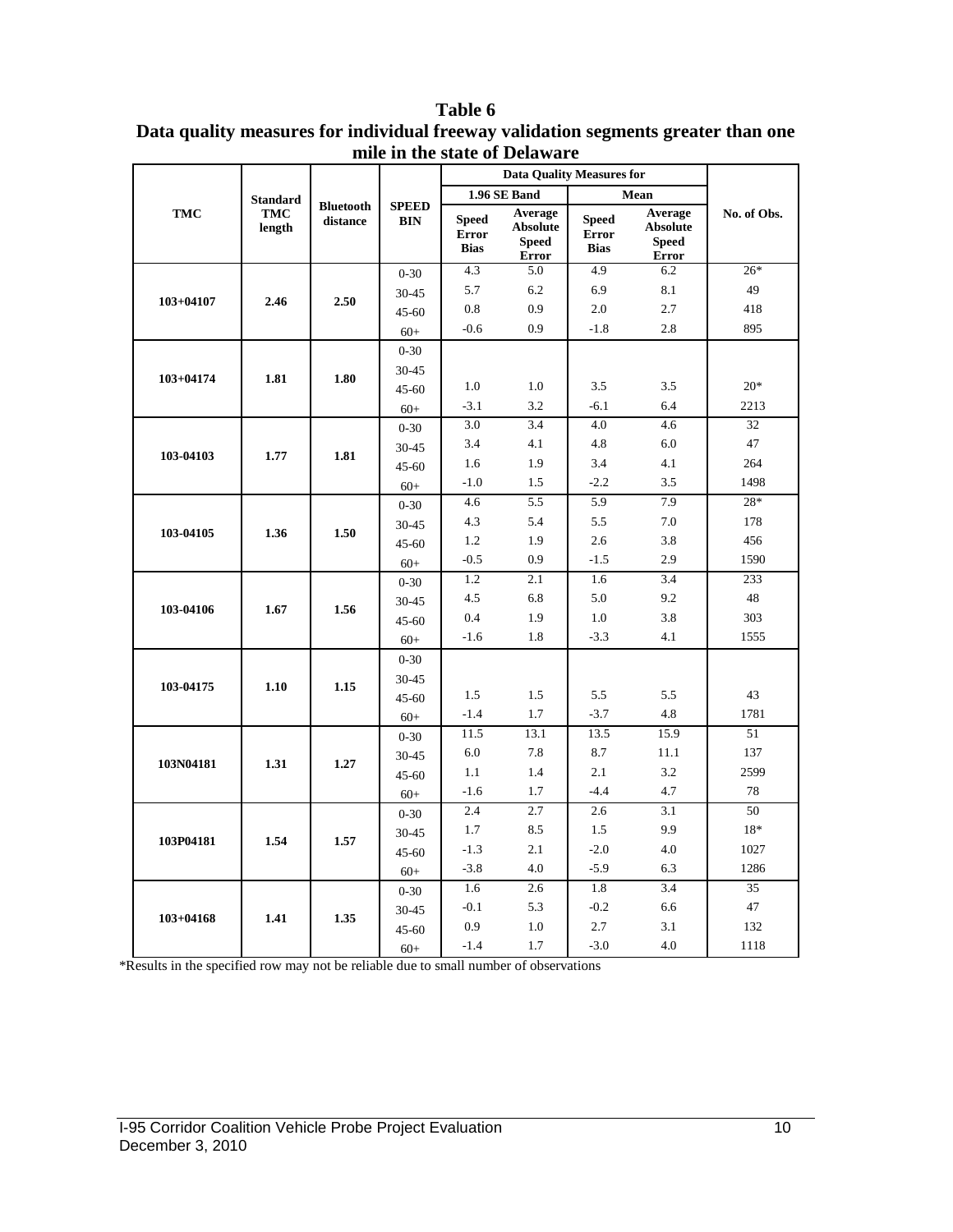|               |                   | gitatti               | than one nine in the state of Delaware<br><b>Data Quality Measures for</b> |              |                                               |                                |                                    |                        |                                               |            |  |  |
|---------------|-------------------|-----------------------|----------------------------------------------------------------------------|--------------|-----------------------------------------------|--------------------------------|------------------------------------|------------------------|-----------------------------------------------|------------|--|--|
|               |                   |                       |                                                                            |              |                                               |                                |                                    |                        |                                               |            |  |  |
|               |                   |                       |                                                                            | 1.96 SE Band |                                               |                                |                                    | Mean                   |                                               |            |  |  |
|               | <b>SPEED BIN</b>  |                       | <b>Speed Error Bias</b>                                                    |              | <b>Average Absolute</b><br><b>Speed Error</b> |                                | <b>Speed Error Bias</b>            |                        | <b>Average Absolute</b><br><b>Speed Error</b> |            |  |  |
| <b>TMC</b>    |                   |                       |                                                                            | No.          | $\frac{0}{0}$                                 |                                |                                    |                        |                                               | No. of     |  |  |
|               |                   | No.                   | $\frac{0}{0}$                                                              | falling      | falling                                       |                                |                                    | No.                    | $\mathbf{0}_{\mathbf{0}}^{\prime}$            | Obs.       |  |  |
|               |                   | falling               | falling                                                                    | within       | within                                        | No.                            | $\mathbf{0}_{\mathbf{0}}^{\prime}$ | within                 | within                                        |            |  |  |
|               |                   | inside                | inside                                                                     | 5 mph        | 5 mph                                         | equal                          | equal                              | 5 mph                  | 5 mph                                         |            |  |  |
|               |                   | the                   | the                                                                        | of the       | of the                                        | to the                         | to the                             | of the                 | of the                                        |            |  |  |
|               |                   | band                  | band                                                                       | band         | band                                          | mean                           | mean                               | mean                   | mean                                          |            |  |  |
|               | $0 - 30$          | $\mathfrak{2}$        | 8%                                                                         | 16           | 62%                                           | $\boldsymbol{0}$               | 0%                                 | 13                     | 50%                                           | $26*$      |  |  |
| $103 + 04107$ | 30-45             | 9                     | 18%                                                                        | 28           | 57%                                           | $\boldsymbol{0}$               | 0%                                 | 19                     | 39%                                           | 49         |  |  |
|               | 45-60             | 240                   | 57%                                                                        | 402          | 96%                                           | $\mathbf{1}$                   | 0%                                 | 360                    | 86%                                           | 418        |  |  |
|               | $60+$             | 496                   | 55%                                                                        | 867          | 97%                                           | $\theta$                       | 0%                                 | 770                    | 86%                                           | 895        |  |  |
|               | $0 - 30$          |                       |                                                                            |              |                                               |                                |                                    |                        |                                               |            |  |  |
| $103 + 04174$ | 30-45             |                       |                                                                            |              |                                               |                                |                                    |                        |                                               |            |  |  |
|               | 45-60             | 11                    | 55%                                                                        | 19           | 95%                                           | $\boldsymbol{0}$               | 0%                                 | 15                     | 75%                                           | $20*$      |  |  |
|               | $60+$<br>$0 - 30$ | 649<br>$\overline{3}$ | 29%<br>9%                                                                  | 1597<br>26   | 72%<br>81%                                    | $\mathbf{1}$<br>$\overline{0}$ | 0%<br>0%                           | 873<br>$\overline{21}$ | 39%                                           | 2213<br>32 |  |  |
|               | 30-45             | 11                    | 23%                                                                        | 34           | 72%                                           | $\boldsymbol{0}$               | 0%                                 | 24                     | 66%<br>51%                                    | 47         |  |  |
| 103-04103     | 45-60             | 109                   | 41%                                                                        | 234          | 89%                                           | $\boldsymbol{0}$               | 0%                                 | 181                    | 69%                                           | 264        |  |  |
|               | $60+$             | 656                   | 44%                                                                        | 1367         | 91%                                           | $\overline{0}$                 | 0%                                 | 1126                   | 75%                                           | 1498       |  |  |
|               | $0 - 30$          | 8                     | 29%                                                                        | 19           | 68%                                           | $\overline{0}$                 | 0%                                 | 19                     | 68%                                           | $28*$      |  |  |
|               | 30-45             | 13                    | 7%                                                                         | 96           | 54%                                           | $\boldsymbol{0}$               | 0%                                 | 72                     | 40%                                           | 178        |  |  |
| 103-04105     | $45 - 60$         | 185                   | 41%                                                                        | 400          | 88%                                           | $\overline{4}$                 | 1%                                 | 335                    | 73%                                           | 456        |  |  |
|               | $60+$             | 933                   | 59%                                                                        | 1542         | 97%                                           | $\boldsymbol{0}$               | 0%                                 | 1354                   | 85%                                           | 1590       |  |  |
|               | $0 - 30$          | 89                    | 38%                                                                        | 204          | 88%                                           | $\overline{0}$                 | 0%                                 | 176                    | 76%                                           | 233        |  |  |
|               | 30-45             | $11\,$                | 23%                                                                        | 23           | 48%                                           | $\boldsymbol{0}$               | $0\%$                              | 13                     | 27%                                           | 48         |  |  |
| 103-04106     | 45-60             | 150                   | 50%                                                                        | 261          | 86%                                           | $\mathbf{1}$                   | 0%                                 | 229                    | 76%                                           | 303        |  |  |
|               | $60+$             | 623                   | 40%                                                                        | 1379         | 89%                                           | $\overline{c}$                 | 0%                                 | 1038                   | 67%                                           | 1555       |  |  |
|               | $0 - 30$          |                       |                                                                            |              |                                               |                                |                                    |                        |                                               |            |  |  |
|               | 30-45             |                       |                                                                            |              |                                               |                                |                                    |                        |                                               |            |  |  |
| 103-04175     | 45-60             | 19                    | 44%                                                                        | 37           | 86%                                           | $\boldsymbol{0}$               | 0%                                 | 26                     | 60%                                           | 43         |  |  |
|               | $60+$             | 940                   | 53%                                                                        | 1558         | 87%                                           | $\boldsymbol{0}$               | 0%                                 | 1032                   | 58%                                           | 1781       |  |  |
|               | $0 - 30$          | 5                     | 10%                                                                        | 16           | 31%                                           | $\overline{0}$                 | 0%                                 | 9                      | 18%                                           | 51         |  |  |
|               | 30-45             | 9                     | 7%                                                                         | 35           | 26%                                           | $\boldsymbol{0}$               | 0%                                 | 11                     | 8%                                            | 137        |  |  |
| 103N04181     | $45 - 60$         | 1287                  | 50%                                                                        | 2398         | 92%                                           | $\overline{0}$                 | 0%                                 | 2055                   | 79%                                           | 2599       |  |  |
|               | $60+$             | 27                    | 35%                                                                        | 72           | 92%                                           | $\boldsymbol{0}$               | 0%                                 | 50                     | 64%                                           | 78         |  |  |
|               | $0 - 30$          | $\overline{8}$        | 16%                                                                        | 43           | 86%                                           | $\overline{0}$                 | 0%                                 | 42                     | 84%                                           | 50         |  |  |
|               | 30-45             | $\sqrt{2}$            | 11%                                                                        | 6            | 33%                                           | $\boldsymbol{0}$               | 0%                                 | 3                      | 17%                                           | 18*        |  |  |
| 103P04181     | 45-60             | 410                   | 40%                                                                        | 902          | 88%                                           | $\boldsymbol{0}$               | 0%                                 | 689                    | 67%                                           | 1027       |  |  |
|               | $60+$             | 302                   | 23%                                                                        | 833          | 65%                                           | $\overline{0}$                 | 0%                                 | 587                    | 46%                                           | 1286       |  |  |
|               | $0 - 30$          | 7                     | 20%                                                                        | 28           | 80%                                           | $\boldsymbol{0}$               | 0%                                 | 26                     | 74%                                           | 35         |  |  |
| $103 + 04168$ | 30-45             | $\overline{4}$        | 9%                                                                         | 27           | 57%                                           | $\boldsymbol{0}$               | 0%                                 | 22                     | 47%                                           | 47         |  |  |
|               | 45-60             | 84                    | 64%                                                                        | 124          | 94%                                           | $\boldsymbol{0}$               | 0%                                 | 109                    | 83%                                           | 132        |  |  |
|               | $60+$             | 496                   | 44%                                                                        | 1019         | 91%                                           | $\overline{0}$                 | 0%                                 | 759                    | 68%                                           | 1118       |  |  |

**Table 7 Observations meeting data quality criteria for individual freeway validation segments greater than one mile in the state of Delaware**

\*Results in the specified row may not be reliable due to small number of observations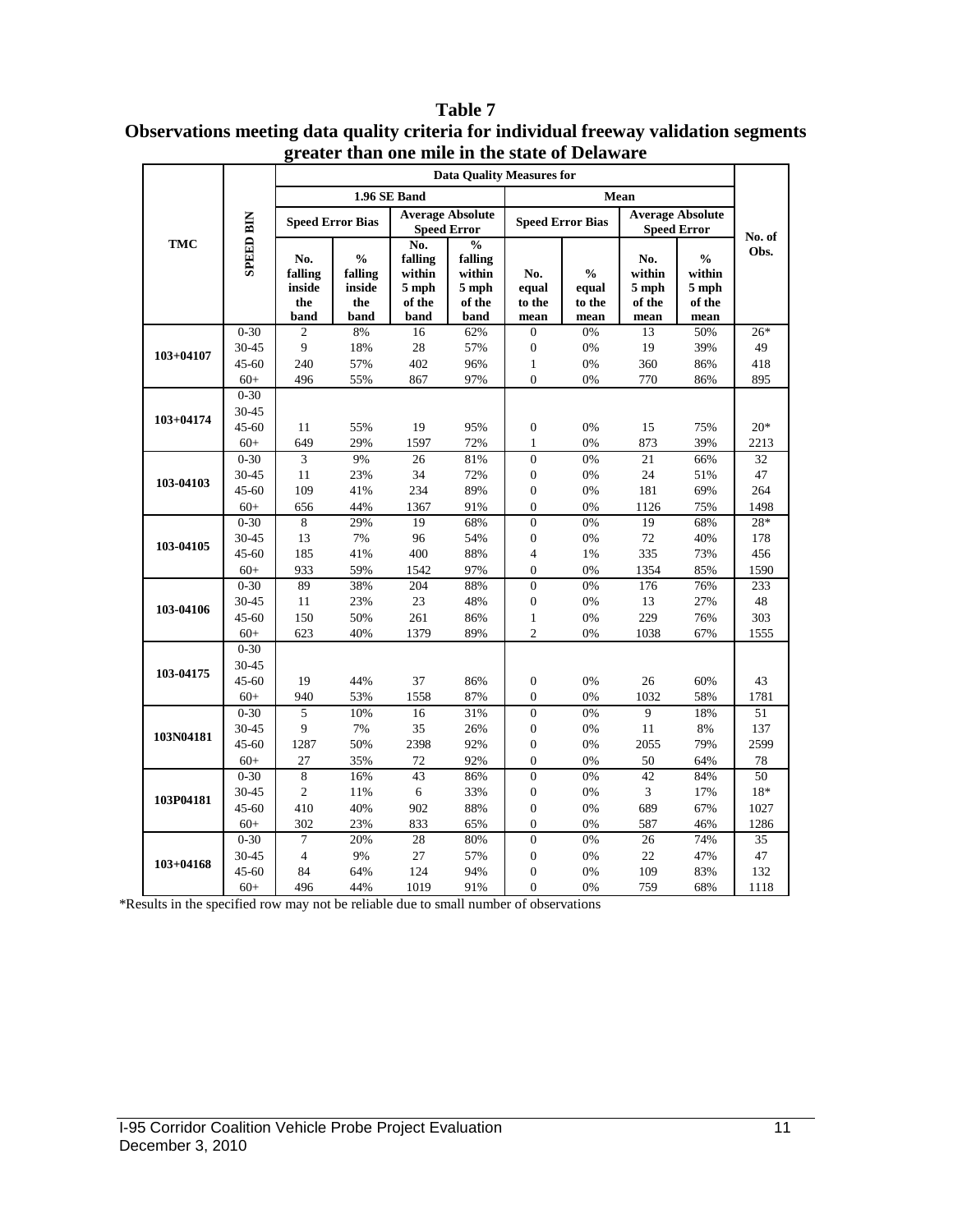

**Figure 3 Average absolute speed error for freeway segments greater than one mile in Delaware**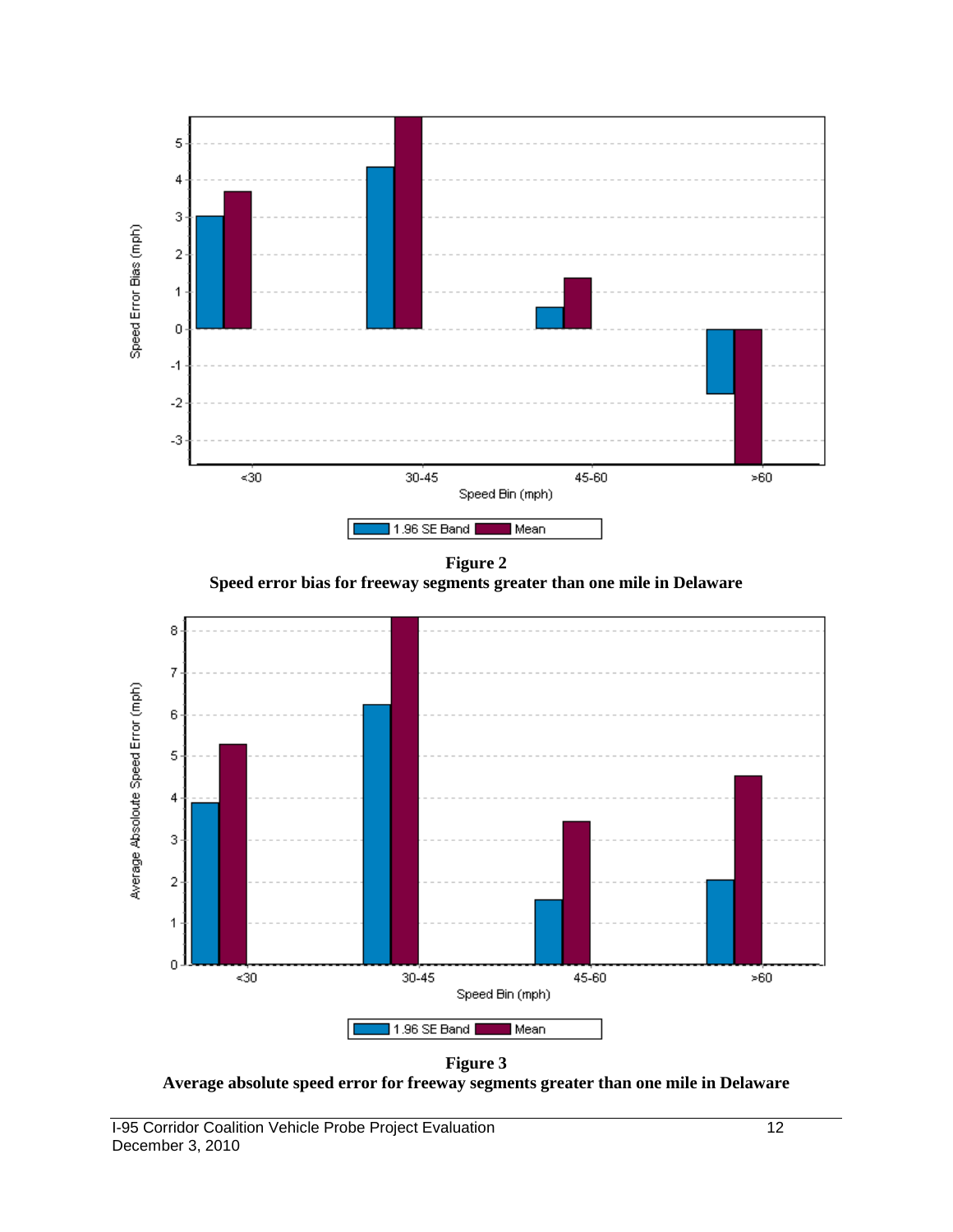### *Analysis of Results for Arterials*

Travel time samples collected along US Route 13 were compared with travel time and speed data reported by INRIX as part of this project. The arterial data is included for informational purposes noting that INRIX has volunteered arterial data at no cost to the Coalition for the first three years, and that the method to evaluate quality on arterial roadways has not been fully evaluated. The Coalition is currently in the process of developing appropriate quality metrics and validation methods.

Table 8 summarizes the data quality measures obtained as a result of comparison between Bluetooth and all reported INRIX speeds on one arterial segment considered in this round of validations. In all speed bins above 30 mph, INRIX data meets the freeway data quality measures set forth in the contract when errors are measured as a distance from the 1.96 times the standard error band. In less than 30 mph speed bin, INRIX data barely fails to meet data quality measures solely based on the bias criterion.

Table 9 shows the percentage of the time intervals that fall within 5 mph of the SEM band and the mean for each speed bin for the arterial segment in Delaware.

Figures 4 and 5 show the overall speed error biases for different speed bins, and the average absolute speed errors for the arterial segment in Delaware, respectively. These figures correspond to Table 8.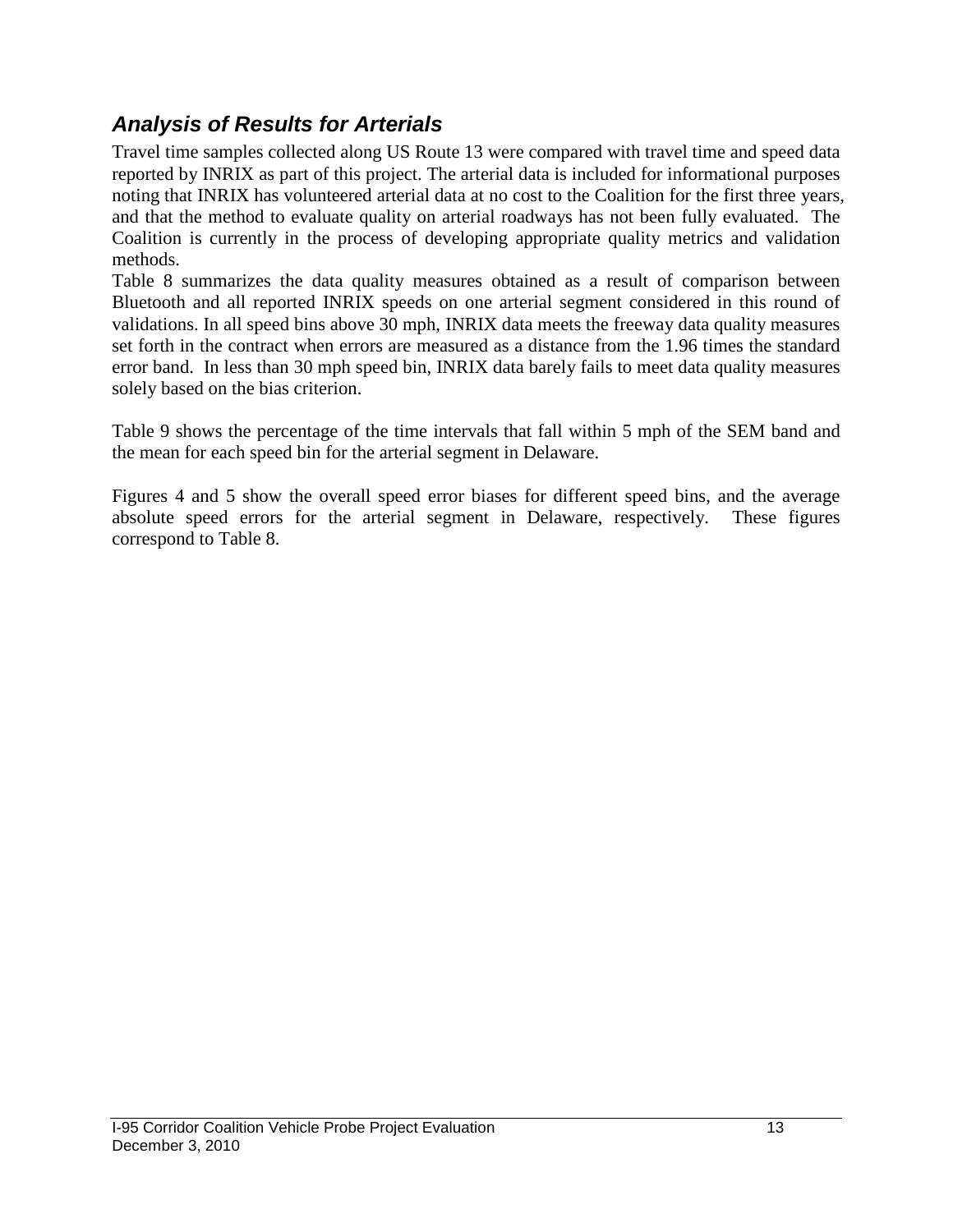**Table 8 Data quality measures for individual arterial validation segments greater than one mile in the state of Delaware**

|           |                 |                              | <b>SPEED</b><br><b>BIN</b> |                                      | <b>Data Quality Measures for</b>                           |                                      |                                                            |             |
|-----------|-----------------|------------------------------|----------------------------|--------------------------------------|------------------------------------------------------------|--------------------------------------|------------------------------------------------------------|-------------|
|           | <b>Standard</b> |                              |                            |                                      | 1.96 SE Band                                               |                                      | Mean                                                       |             |
| TMC       | TMC<br>length   | <b>Bluetooth</b><br>distance |                            | <b>Speed</b><br>Error<br><b>Bias</b> | Average<br><b>Absolute</b><br><b>Speed</b><br><b>Error</b> | <b>Speed</b><br>Error<br><b>Bias</b> | Average<br><b>Absolute</b><br><b>Speed</b><br><b>Error</b> | No. of Obs. |
|           | 1.01            | 1.06                         | $0 - 30$                   | 5.1                                  | 5.1                                                        | 9.8                                  | 9.9                                                        | 972         |
| 103-05804 |                 |                              | $30-45$                    | 0.4                                  | 1.1                                                        | 0.8                                  | 4.5                                                        | 590         |
|           |                 |                              | $45 - 60$                  | $-4.1$                               | 4.3                                                        | $-7.9$                               | 8.9                                                        | 82          |
|           |                 |                              | $60+$                      |                                      |                                                            |                                      |                                                            |             |

**Table 9 Observations meeting data quality criteria for individual arterial validation segments greater than one mile in the state of Delaware**

|            |           |                                         |                                                   |                                                     | <b>Data Quality Measures for</b>                              |                                |                                          |                                               |                                                    |                |
|------------|-----------|-----------------------------------------|---------------------------------------------------|-----------------------------------------------------|---------------------------------------------------------------|--------------------------------|------------------------------------------|-----------------------------------------------|----------------------------------------------------|----------------|
| <b>TMC</b> |           |                                         |                                                   | 1.96 SE Band                                        |                                                               |                                |                                          | Mean                                          |                                                    |                |
|            | BIN       | <b>Speed Error Bias</b>                 |                                                   | <b>Average Absolute</b><br><b>Speed Error</b>       |                                                               | <b>Speed Error Bias</b>        |                                          | <b>Average Absolute</b><br><b>Speed Error</b> |                                                    |                |
|            | SPEED     | No.<br>falling<br>inside<br>the<br>band | $\frac{0}{0}$<br>falling<br>inside<br>the<br>band | No.<br>falling<br>within<br>5 mph<br>of the<br>band | $\frac{0}{0}$<br>falling<br>within<br>5 mph<br>of the<br>band | No.<br>equal<br>to the<br>mean | $\frac{0}{0}$<br>equal<br>to the<br>mean | No.<br>within<br>5 mph<br>of the<br>mean      | $\frac{6}{6}$<br>within<br>5 mph<br>of the<br>mean | No. of<br>Obs. |
|            | $0 - 30$  | 225                                     | 23%                                               | 542                                                 | 56%                                                           | $\Omega$                       | 0%                                       | 255                                           | 26%                                                | 972            |
| 103-05804  | $30 - 45$ | 404                                     | 68%                                               | 539                                                 | 91%                                                           | $\Omega$                       | 0%                                       | 383                                           | 65%                                                | 590            |
|            | $45 - 60$ | 17                                      | 21%                                               | 51                                                  | 62%                                                           | $\Omega$                       | 0%                                       | 13                                            | 16%                                                | 82             |
|            | $60+$     |                                         |                                                   |                                                     |                                                               |                                |                                          |                                               |                                                    |                |